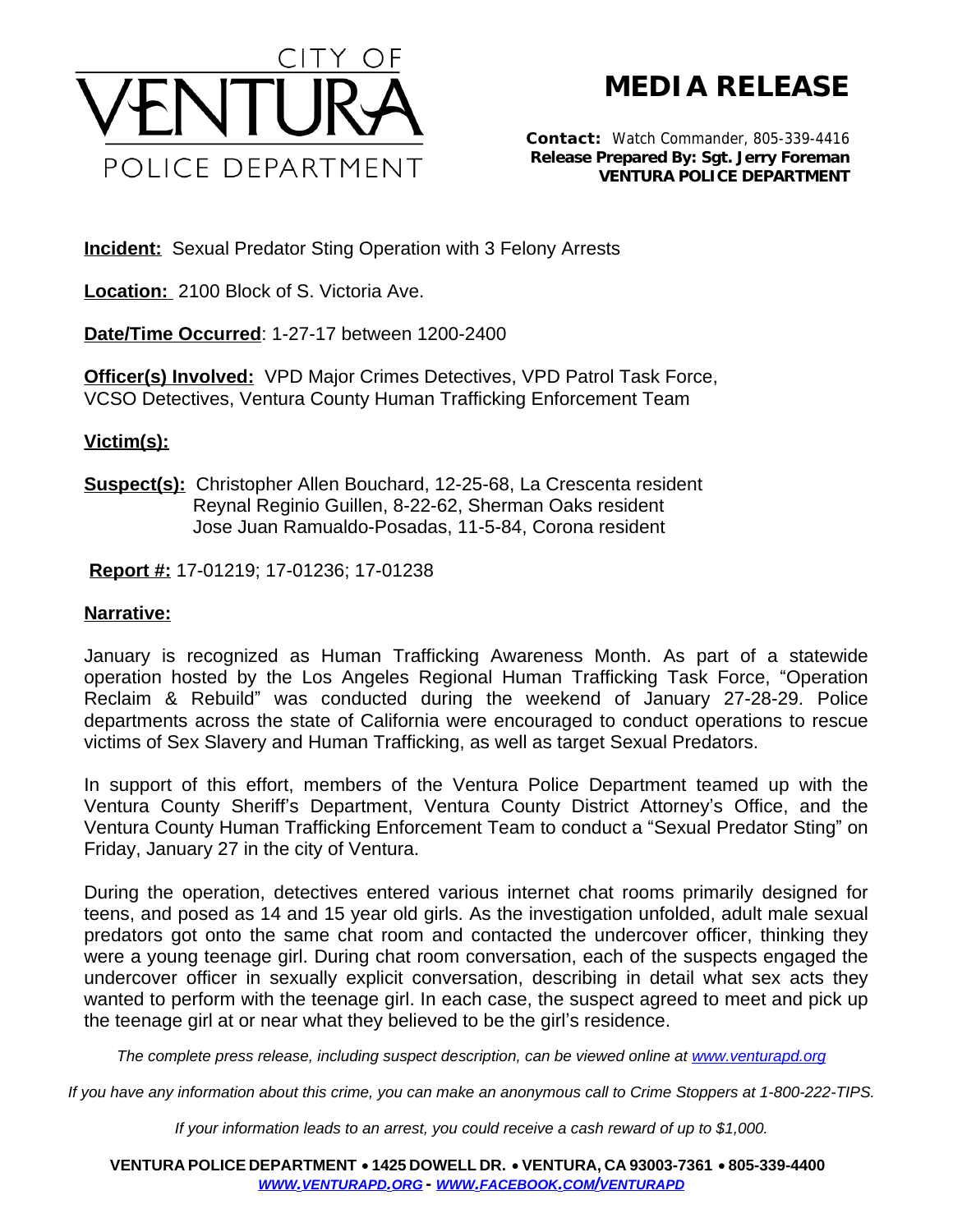When each sexual predator arrived at the agreed-upon-location, they were taken into custody without incident.

As a result of this operation, the following sexual predators were arrested and booked into Ventura County Jail for 288.2(a)(2) PC, 288.4(a)(1) PC, and 288.4(b) PC.



Christopher Allen Bouchard, 12-25-68, La Crescenta resident



Reynal Reginio Guillen, 8-22-62, Sherman Oaks resident

The complete press release, including suspect description, can be viewed online at [www.venturapd.org](http://www.venturapd.org)

*If you have any information about this crime, you can make an anonymous call to Crime Stoppers at 1-800-222-TIPS.*

*If your information leads to an arrest, you could receive a cash reward of up to \$1,000.*

**VENTURA POLICE DEPARTMENT** ·**1425 DOWELL DR.** · **VENTURA, CA 93003-7361** ·**805-339-4400**  *WWW.[VENTURAPD](http://www.venturapd.org).ORG* **-** *WWW.FACEBOOK.COM/[VENTURAPD](http://www.facebook.com/venturapd)*